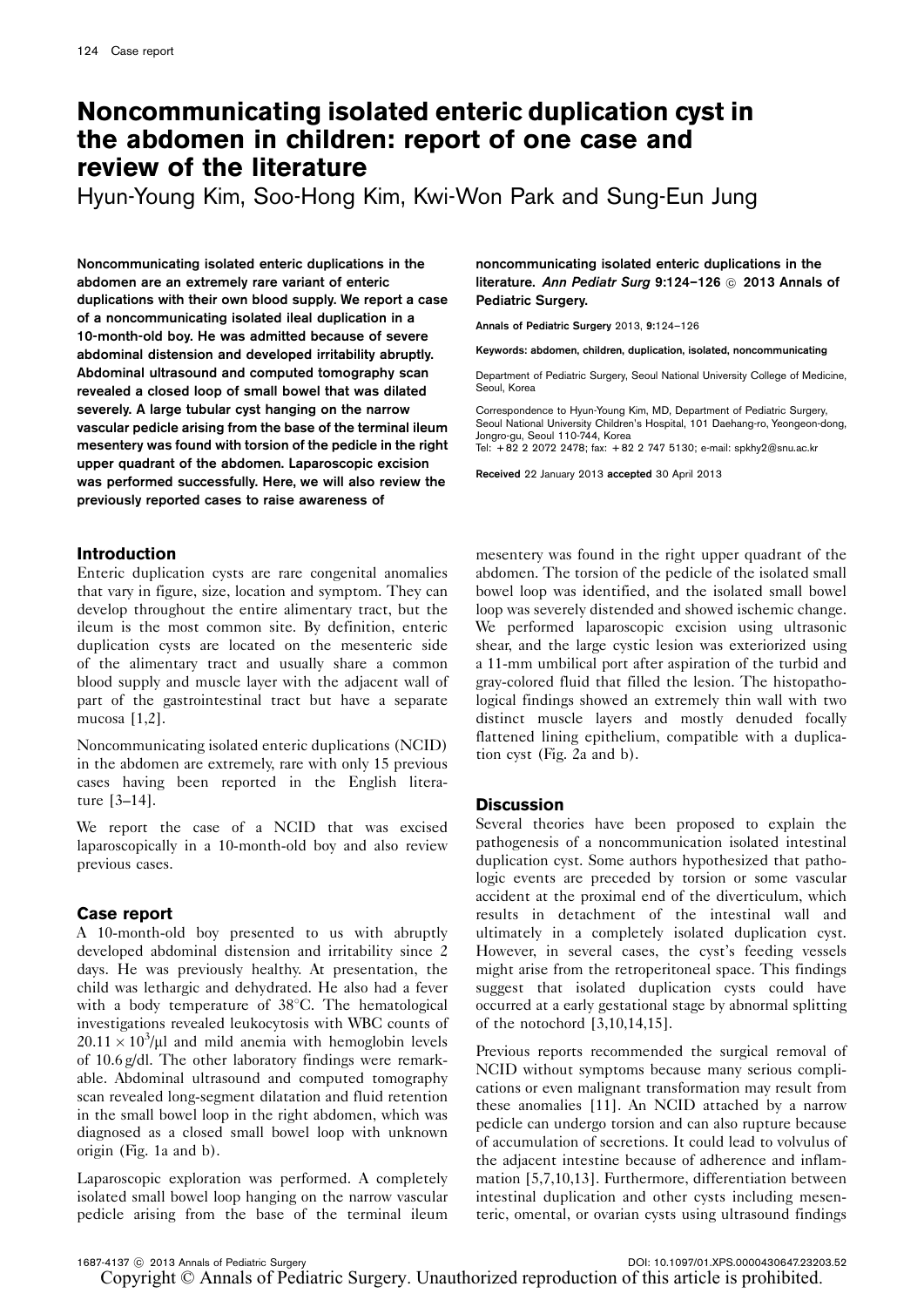

(a, b) Abdominal ultrasound and computed tomography scan showing a long-segmental fluid-filled dilated cyst in the abdomen.

Fig. 2



(a) Operative specimen showing a blind-ended long tubular cyst measuring  $15 \times 6$  cm with its narrow pedicle. (b) Histopathological findings showing an extremely thin wall with two distinct muscle layers and mostly denuded, focally flattened lining epithelium, compatible with a duplication cyst.

or computed tomography scans seems impossible [\[3–14](#page-2-0)]. Therefore, the ideal treatment for isolated noncommunication duplication cysts is an early operative removal and can be accomplished safely without the need for bowel resection. Because of the advancement in laparoscopic instruments and methodology, laparoscopic approach is applied widely in the pediatric field. We suggest that laparoscopic surgery could be an appropriate diagnostic and/or therapeutic tool if a cystic lesion of unknown origin is observed in the abdominal cavity in children.

Since Steiner and Mogilner [\[3](#page-2-0)] first described it in 1999, 15 cases of NCID in the abdomen have been reported in

the English literature ([Table 1](#page-2-0)) [\[4–15](#page-2-0)]. There were 10 male patients and four female patients; the sex of one patient was not described. Except for two patients, 13 were children. Seven cases were prenatally detected. A total of 17 cysts were detected; all patients had solitary NCIDs, except for two who had two cysts [\[6,10](#page-2-0)]. The origin of the vascular pedicles for the 17 cysts was as follows: from the ileal mesentery for six cysts, from the mesentery in the vicinity of the Treitz ligament for three cysts, a retroperitoneal origin for two cysts, from the ileocecal area for two cysts, from the sigmoid colon mesentery for one cyst, and from the gastroepiploic vessel for one cyst. The origin of the pedicle of two cysts was not described. The cysts were excised without sacrificing

<span id="page-1-0"></span>Fig. 1